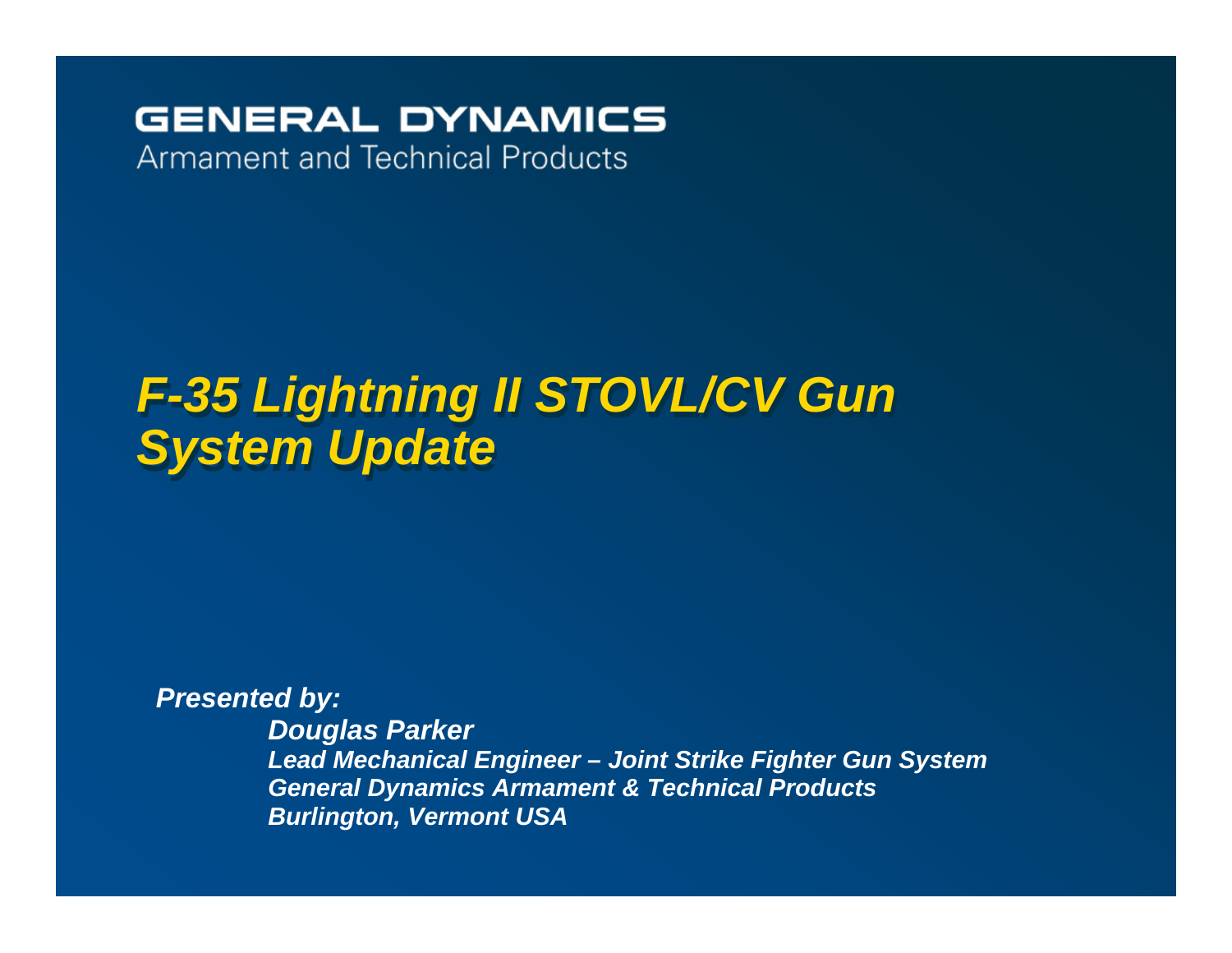## **Presentation Outline Presentation Outline**

- **System Description**
- Achievements since March 2007
- $\bullet$  Engineering Test Results
	- **7 Power**
	- **7** Dispersion & MPI
	- $\overline{z}$  Interface loads
	- **7** Gun motion
	- **7** Design improvements
- Pod Fatigue Test **Status**

### $\bullet$ Path Forward

### **GENERAL DYNAMICS**

**Armament and Technical Products** 

 *43rd Annual NDIA Gun and Missile Systems Conference 43rd Annual NDIA Gun and Missile Systems Conference New Orleans, Louisiana April 2008 New Orleans, Louisiana April 2008*

**TAX** 



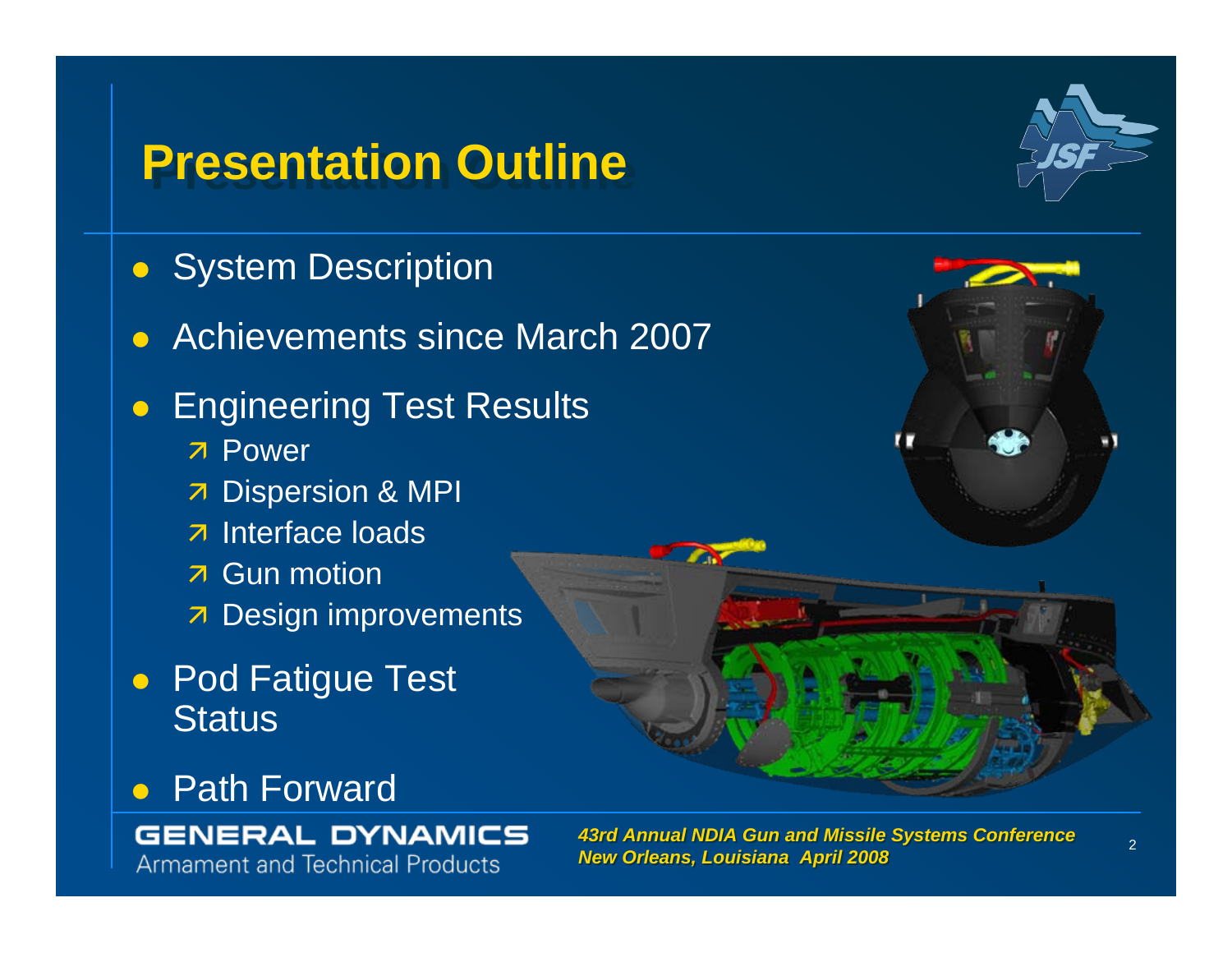## **Lockheed Martin F-35 Variants Lockheed Martin F-35 Variants**





### **GENERAL DYNAMICS Armament and Technical Products**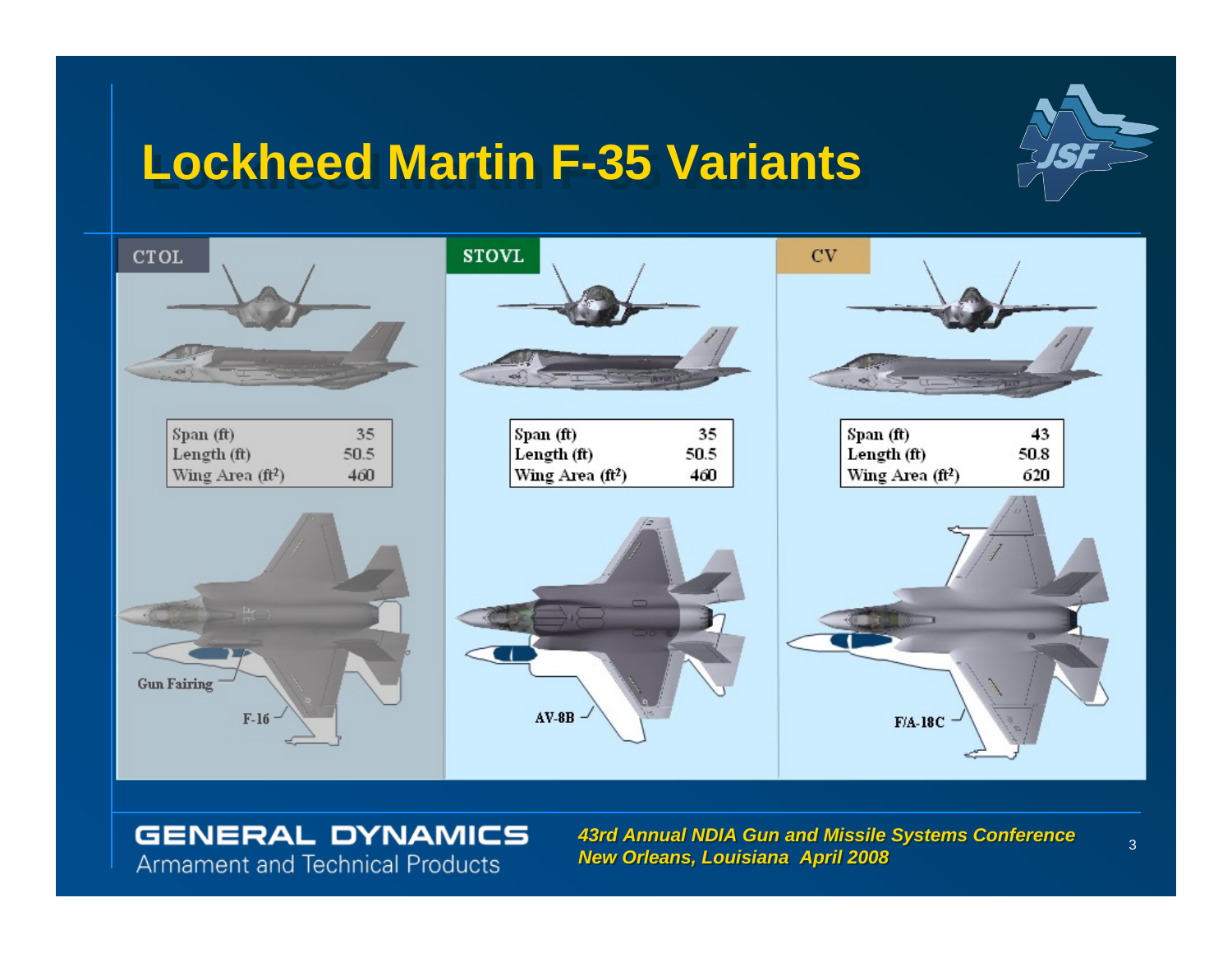## **STOVL/CV Gun System STOVL/CV Gun System**





### **GENERAL DYNAMICS Armament and Technical Products**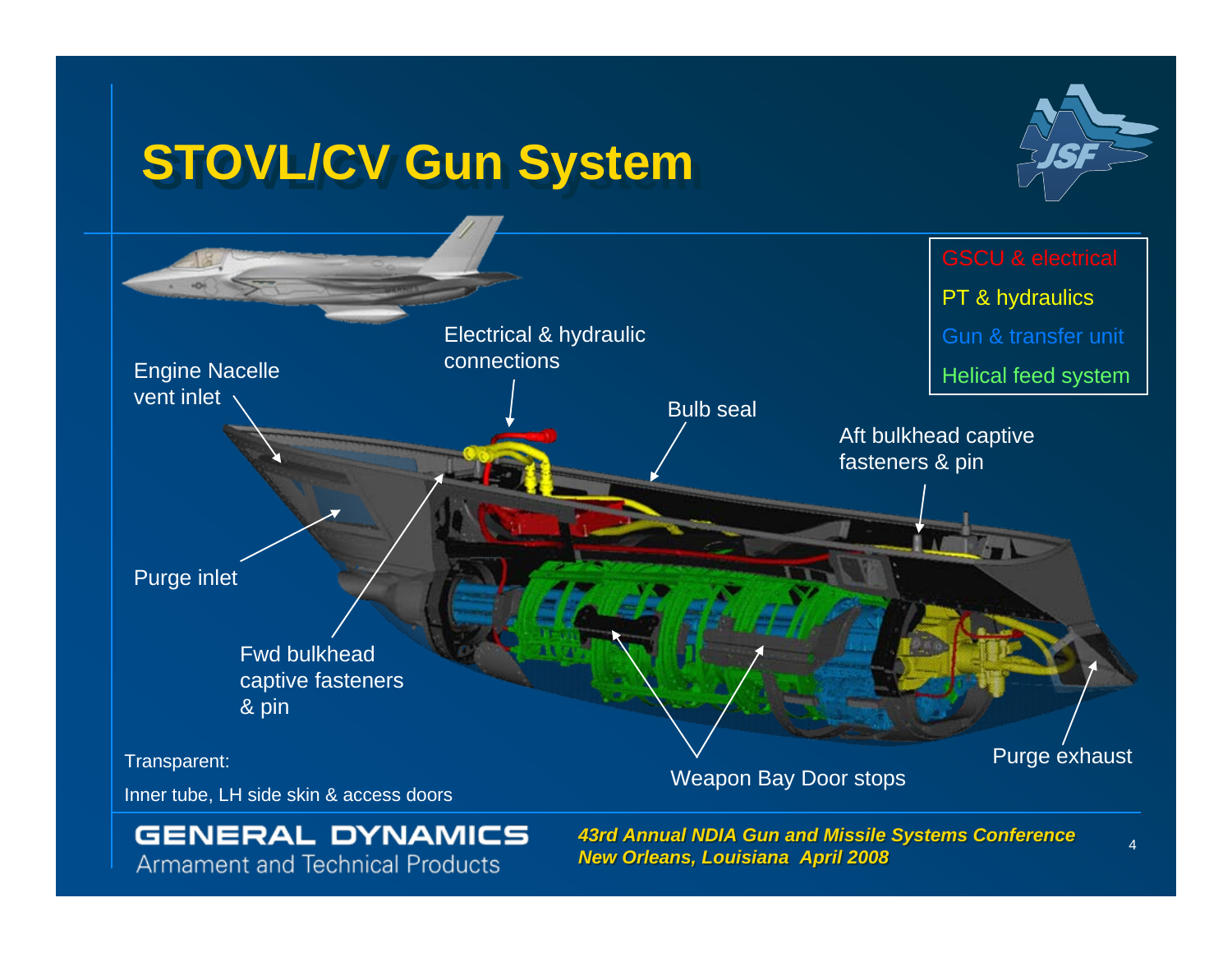## **Achievements since March, 2007 Achievements since March, 2007**

- $\bullet$  Successfully completed Phase I engineering fire testing
	- 7 Handoffs optimized

**GENERAL DYNAMICS Armament and Technical Products** 

- $\overline{z}$  Initial evaluation of helix functionality, dispersion, and power
- $\overline{z}$  Interface loads and gun motion measured
- **7** Recoil track design improvement implemented
- $\bullet$  Began Phase II engineering fire testing
	- **7** GSCU operation verified, including reverse clearing
	- **7** Dispersion and power measured
	- $\overline{z}$  Design improvements implemented for carrier durability and safing/firing cam operation,
- $\bullet$ Fired 5,000+ and cycled 1,300+ rounds to date

#### *43rd Annual NDIA Gun and Missile Systems Conference 43rd Annual NDIA Gun and Missile Systems Conference New Orleans, Louisiana April 2008 New Orleans, Louisiana April 2008*



Phase I

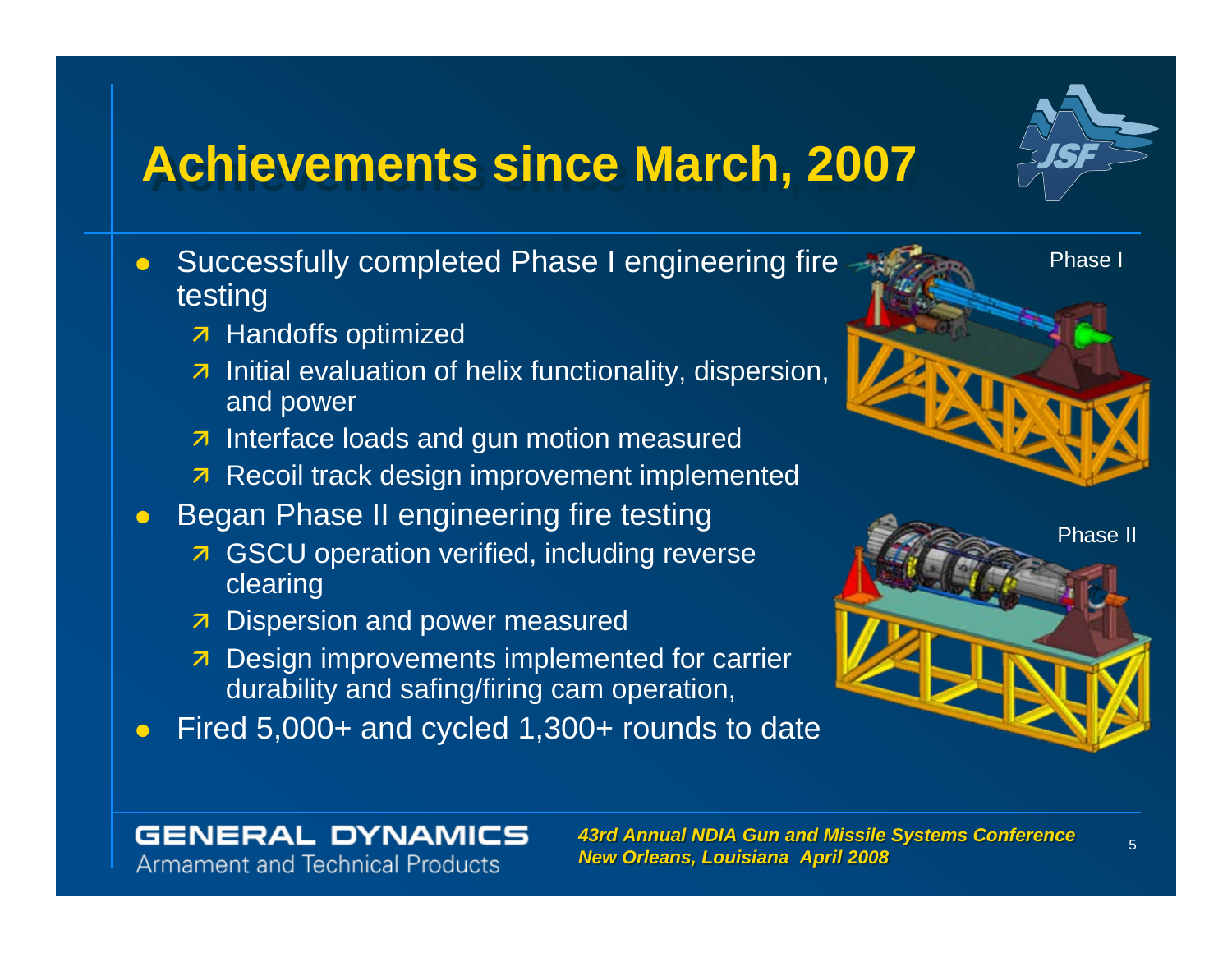## **Test - Phase II Focus Test - Phase II Focus**



• Overall gun system functionality **Z** Integration of GSCU, software, full feed system  $\bullet$  Validate design changes **7** Carrier durability 7 Safing/firing cam  $\overline{\mathcal{A}}$  Recoil track durability  $\bullet$ **Dispersion**  $\bullet$ Power



### **GENERAL DYNAMICS Armament and Technical Products**

 *43rd Annual NDIA Gun and Missile Systems Conference 43rd Annual NDIA Gun and Missile Systems Conference New Orleans, Louisiana April 2008 New Orleans, Louisiana April 2008*

**Firing video**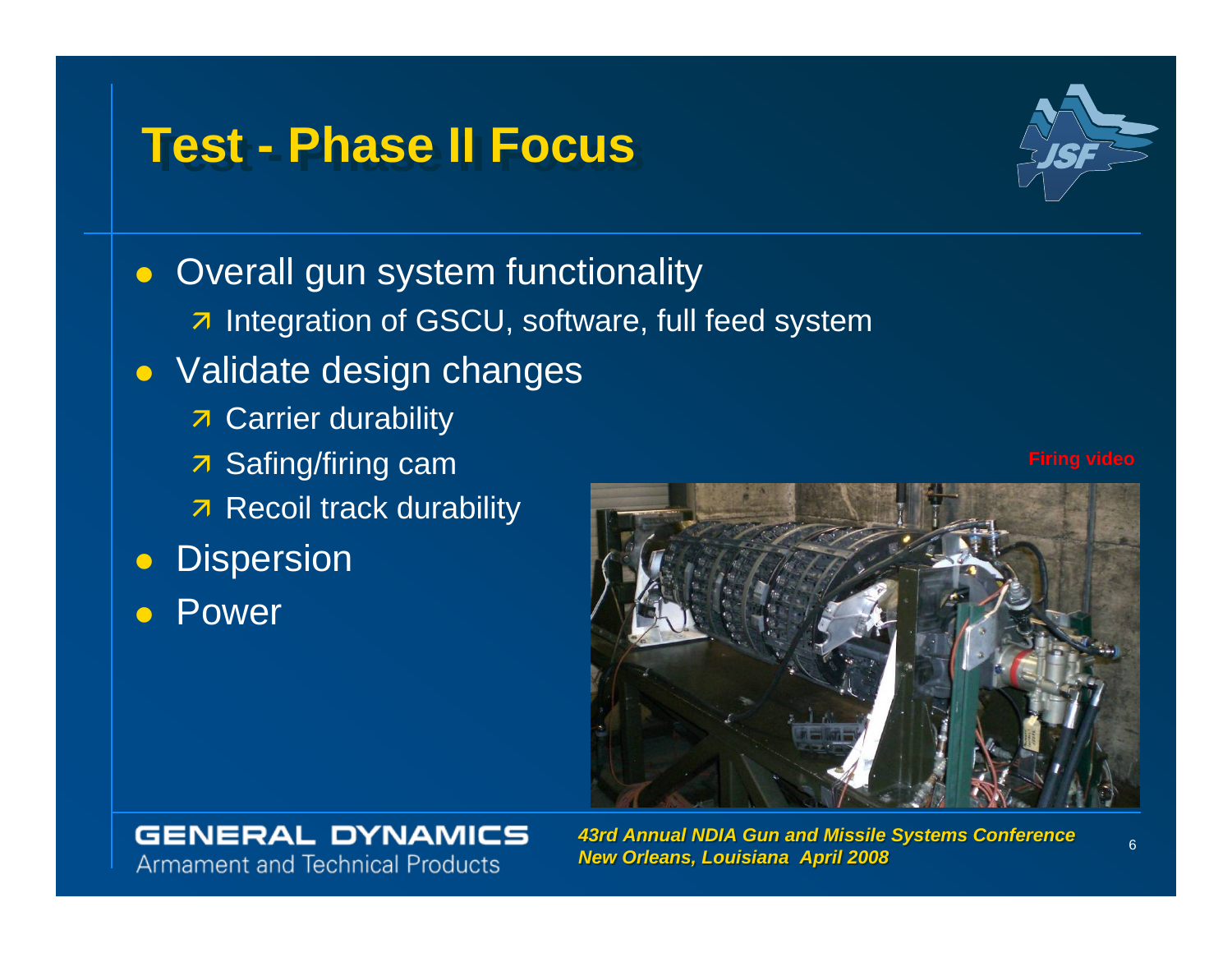

• System power is within expected range

 $\bullet$  Hydraulic drive motors achieved acceleration and rate requirements

## **Test - Power Test - Power**



#### *43rd Annual NDIA Gun and Missile Systems Conference 43rd Annual NDIA Gun and Missile Systems Conference New Orleans, Louisiana April 2008 New Orleans, Louisiana April 2008*

**Armament and Technical Products** 

**GENERAL DYNAMICS** 

7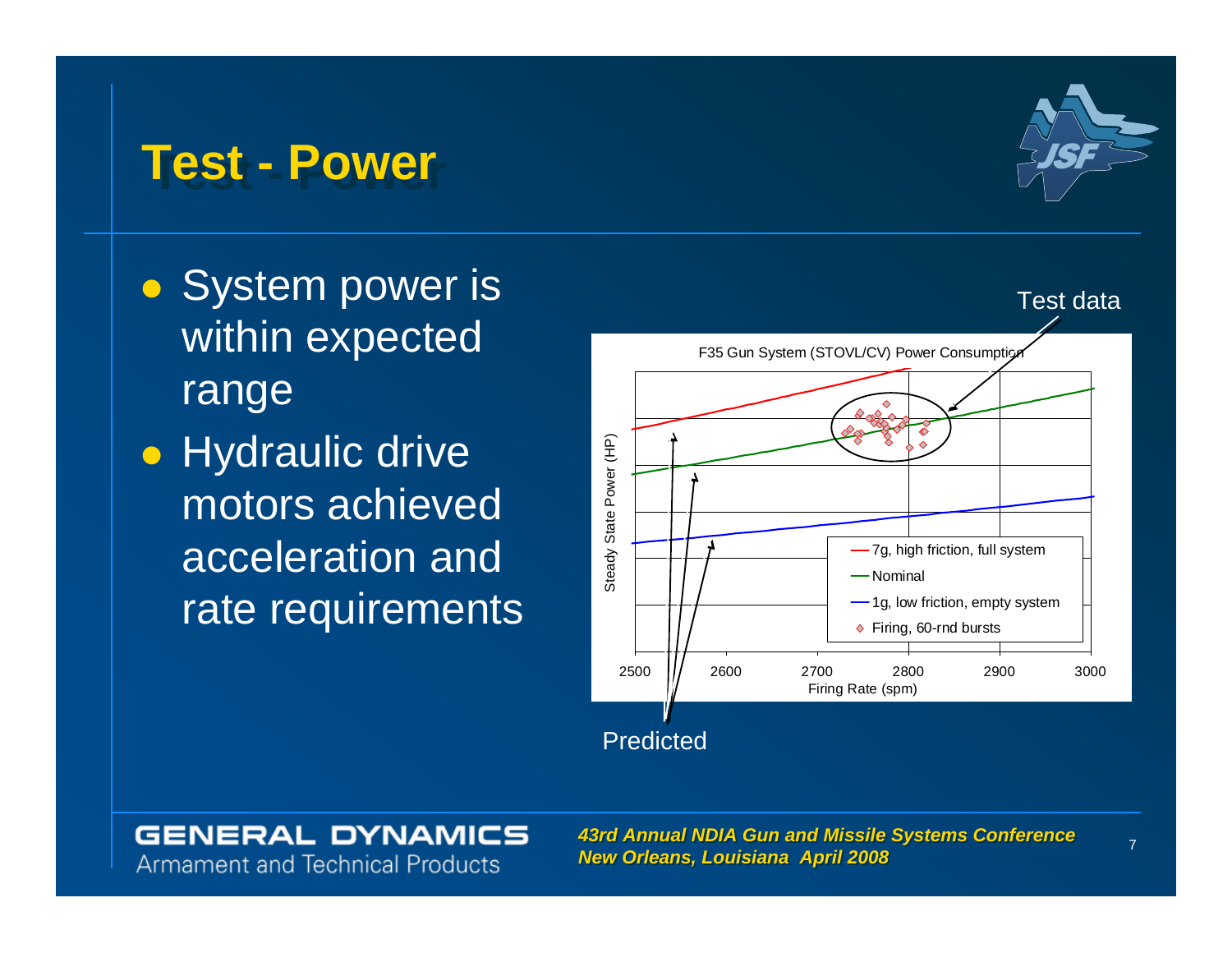## **Test - Dispersion Test - Dispersion**



#### $\bullet$ Requirement

- $\overline{\mathbf{z}}$ Dispersion - 1.40 milliradians one-sigma (minimum 54 rnds)
- $\bullet$ Firing conducted with 60-rnd bursts



 $\bullet$  Testing planned to evaluate impact from firing rate, start-up characteristics, burst length, and usage

### **GENERAL DYNAMICS Armament and Technical Products**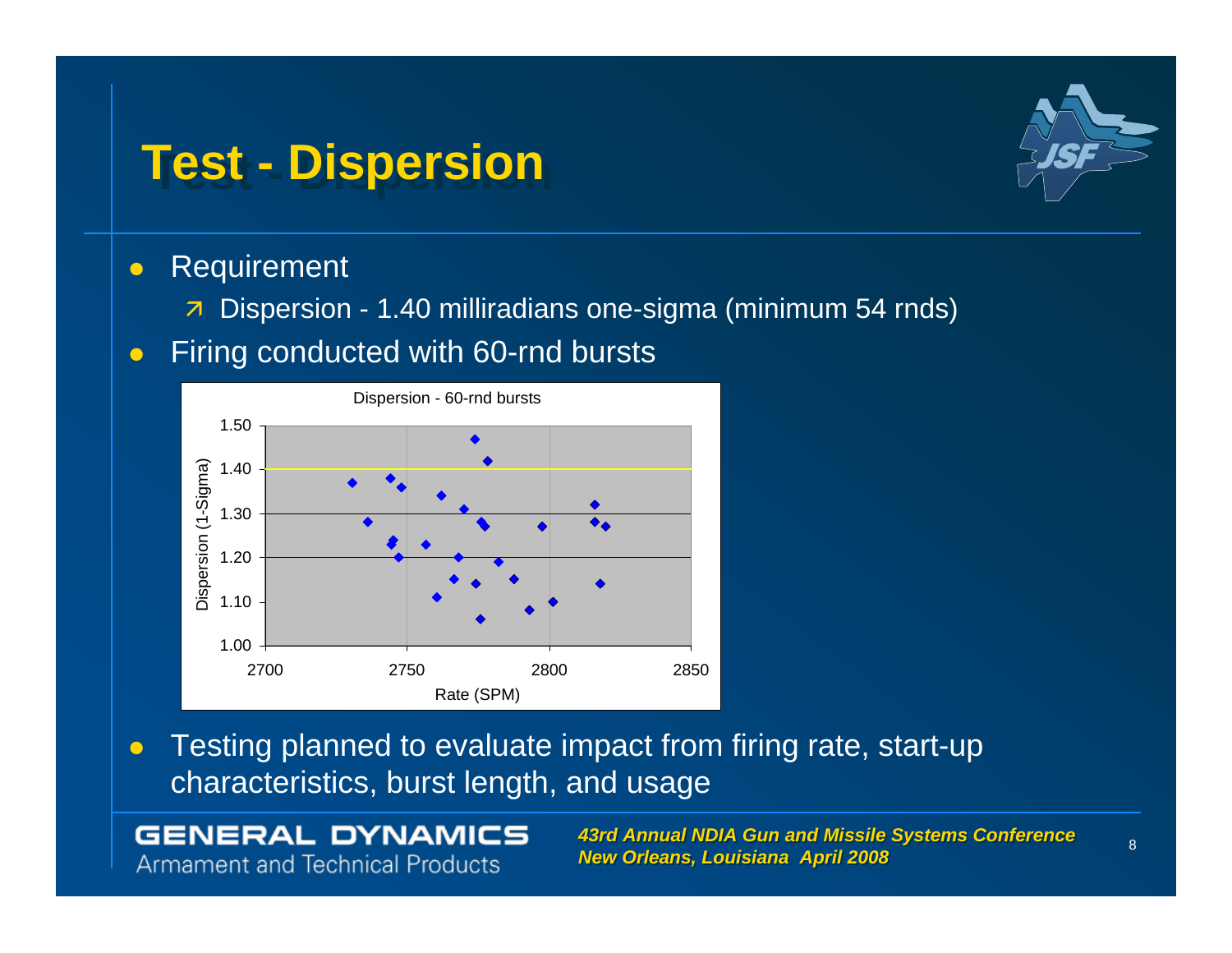## **Test – Gun Motion Test – Gun Motion**



• Monitored gun motion –

- 7 Aft cover (vertical & lateral)
- **7 Forward vertical (via** turnaround housing)
- **7 Forward lateral (opposite** firing/safing cam)
- Worst case measured motion in area of greatest concern (safing/firing cam) is ~0.25"
- Slot will be incorporated on deliverable tube to accommodate gun motion/function



VIEW – Aft looking forward

### **GENERAL DYNAMICS**

**Armament and Technical Products**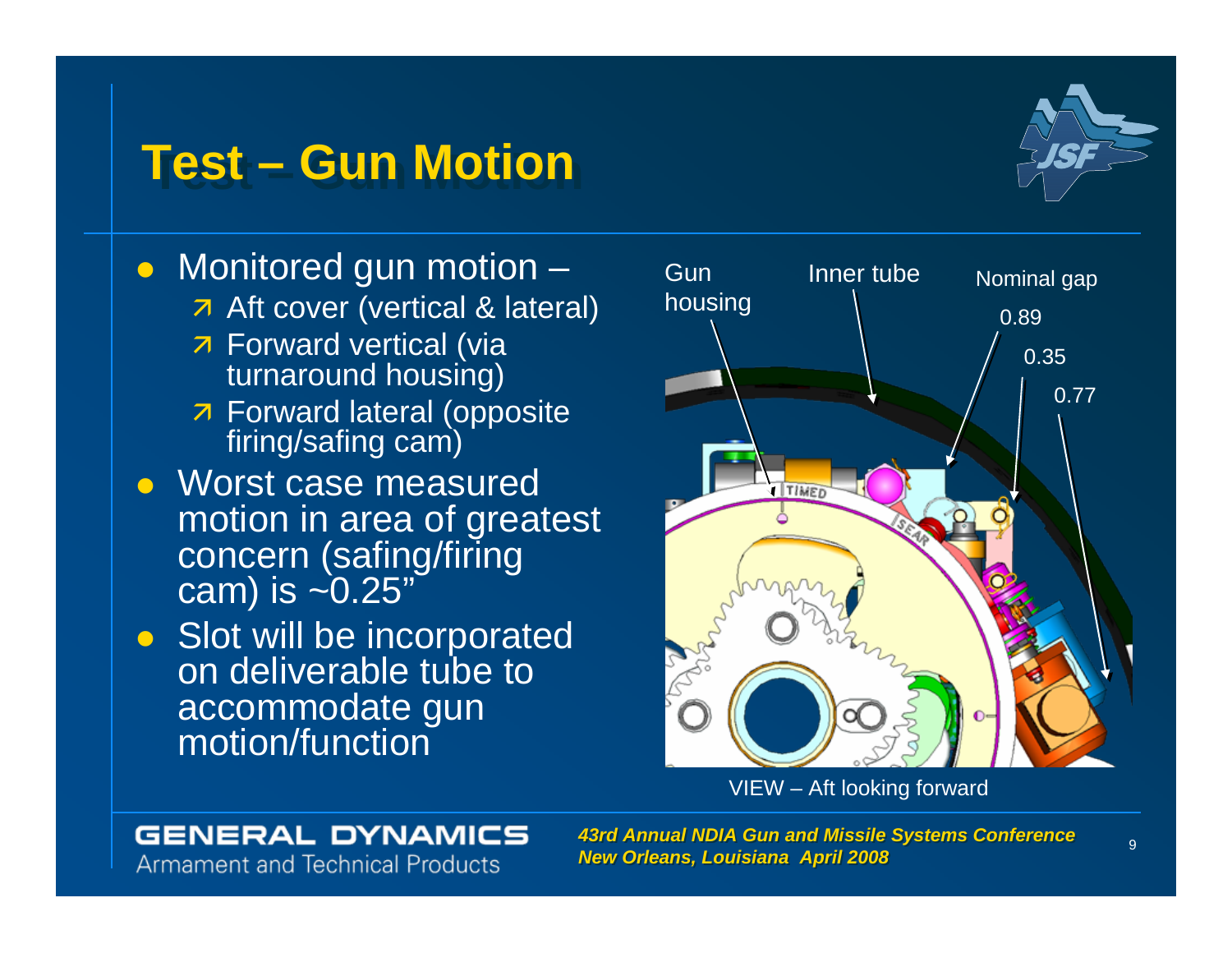## **Design Improvements – Recoil Track**

- $\bullet$  Forward recoil track crack observed at 668 rnds
- $\bullet$  Static and dynamic analysis conducted to optimize redesign
	- $\overline{z}$  Track adapter softened & track locally beefed up
- $\bullet$ **Results** 
	- $\overline{\phantom{a}}$  Static 0.625" displacement testing showed a stress reduction of 30%
	- $\overline{z}$  Dynamic analysis indicates >25% reduction in the stress
	- $\overline{\phantom{a}}$  Crack has not reappeared since softened track adapter and new track installed
	-





### **GENERAL DYNAMICS**

**Armament and Technical Products** 

 *43rd Annual NDIA Gun and Missile Systems Conference 43rd Annual NDIA Gun and Missile Systems Conference New Orleans, Louisiana April 2008 New Orleans, Louisiana April 2008*

 $1.156 + 66$ 1.002.04 ....... **1.177.00** 5.22103<br>7.333.05<br>6.334.05<br>6.325.05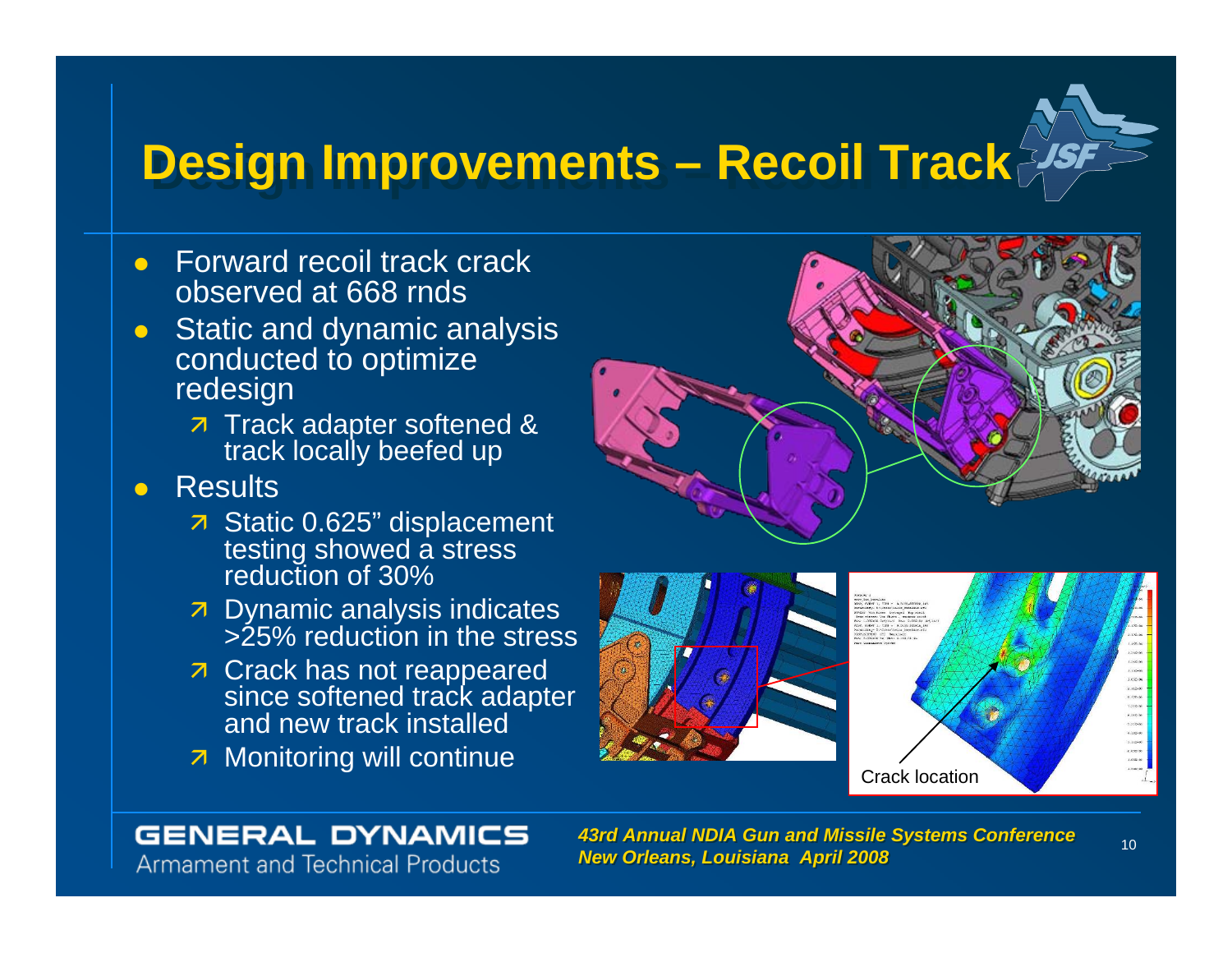

## **Design Improvements - Handoffs Design Improvements - Handoffs**

- $\bullet$  Handoffs from the carrier to gun (and visa versa) required very little adjustment
	- $\overline{\phantom{a}}$  Slight transfer unit sprocket tip massaging required
	- z Projectile guide added to improve robustness of handoff from carrier to turnaround
	- **A** Additional round positioner added to carrier to ensure axial control of round during turnaround unit approach



### **GENERAL DYNAMICS Armament and Technical Products**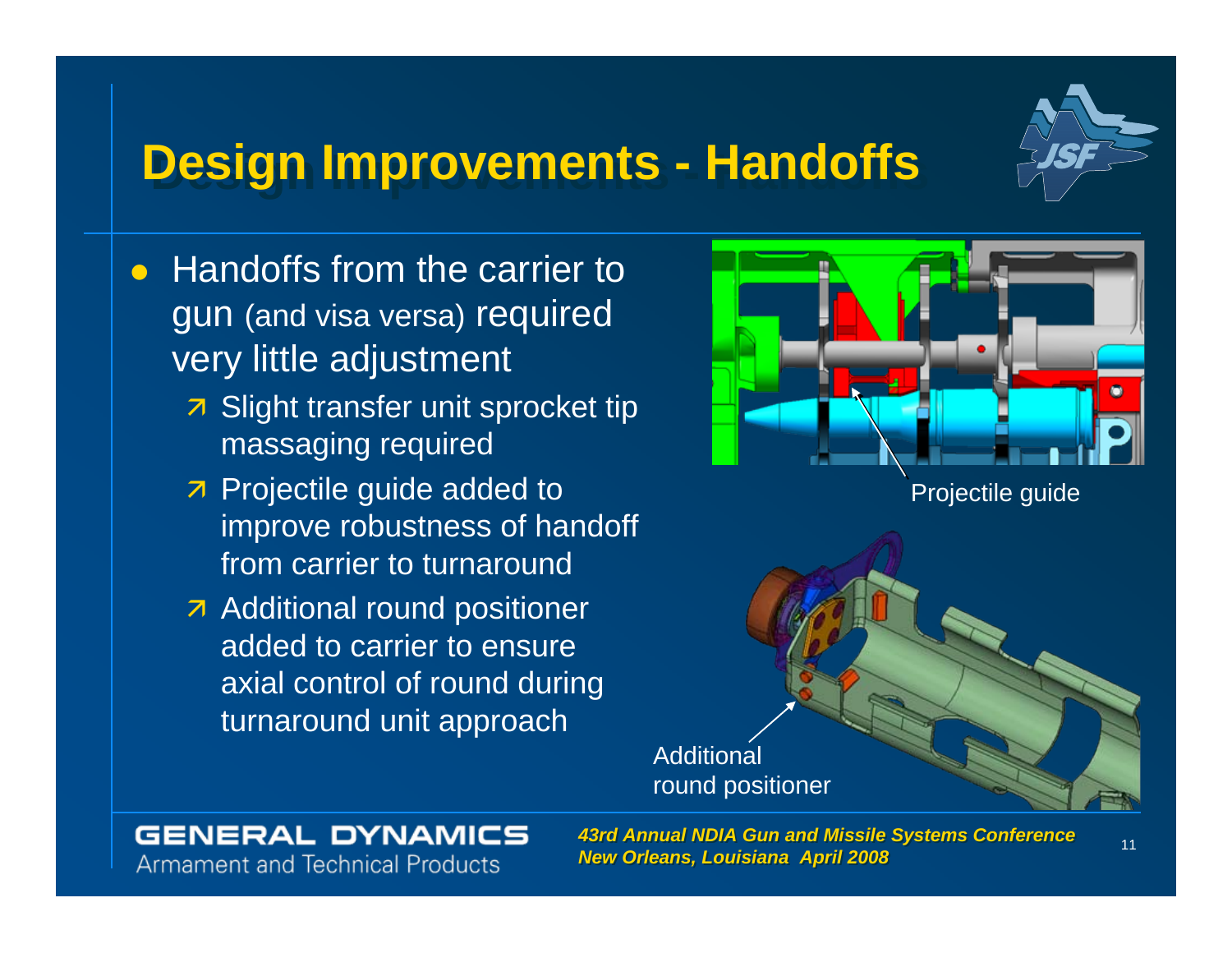## **Design Improvements - Carrier**



- $\overline{z}$  More robust roller retainer
- $\overline{z}$  Machined blocks replace sheet metal tabs
- **7** Simplified & stiffened carrier body
- $\overline{z}$  Directly supported link & link pin
- $\overline{z}$  Improved link material & geometry
- $\overline{z}$  Extended rim retainer in turnaround unit is under investigation



### **GENERAL DYNAMICS Armament and Technical Products**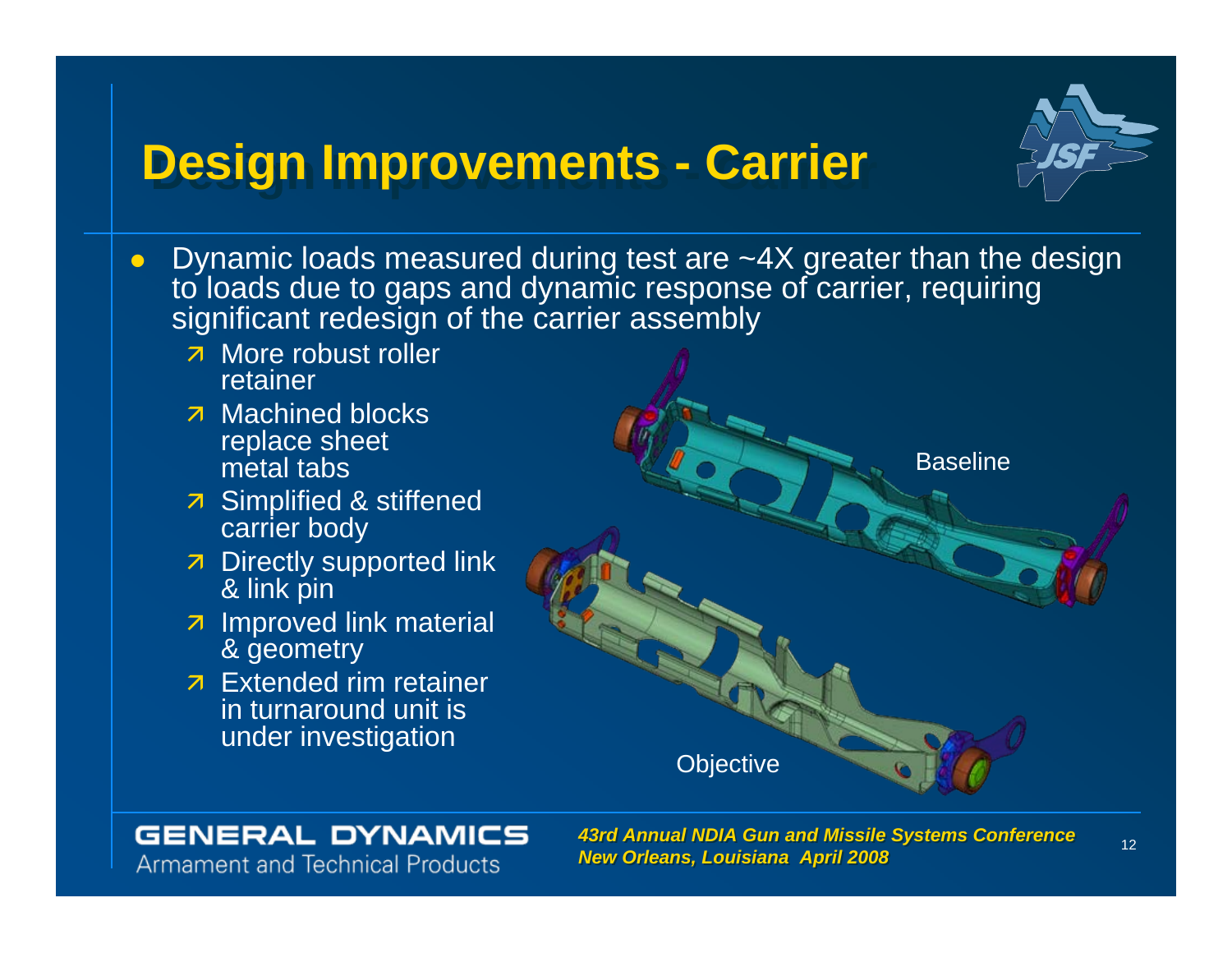## **Design Improvements – Firing/Safing Cam**



- $\bullet$ Significant bouncing of firing lever observed
- $\bullet$  Gun could fire without firing solenoid engaged if safing pin was damaged/removed

### • Range evaluation . . .

- 7 Reducing clearance between firing cam and gun housing improved condition
- $\overline{\phantom{a}}$  Clearance reduction coupled with increased link length (higher preload) eliminated phenomena

## **•** Actions

- $\overline{z}$  Use firing data to optimize firing/safing cam interface
- $\overline{\phantom{a}}$  Update hardware and verify fix



### **GENERAL DYNAMICS Armament and Technical Products**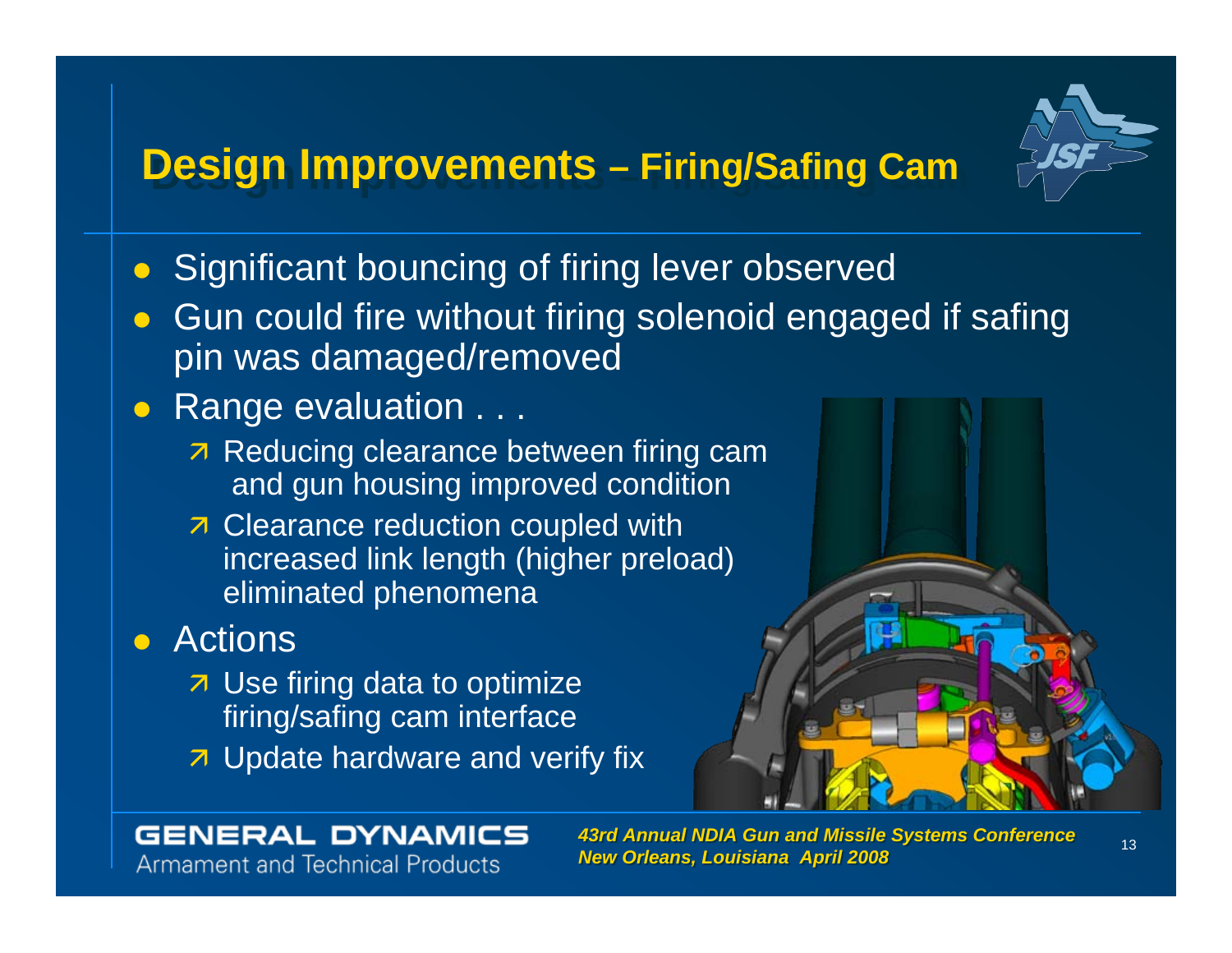## **Pod ETU Testing Pod ETU Testing**



- $\bullet$  Conducted on Pod engineering test unit (ETU)
- $\bullet$  Test scheduled for 2nd quarter 2008
- $\bullet$  Vibe - gun recoil load fatigue test, equivalent to 36,000 rounds
- $\bullet$  Limit load – Gunfire and Weapon Bay



### **GENERAL DYNAMICS Armament and Technical Products**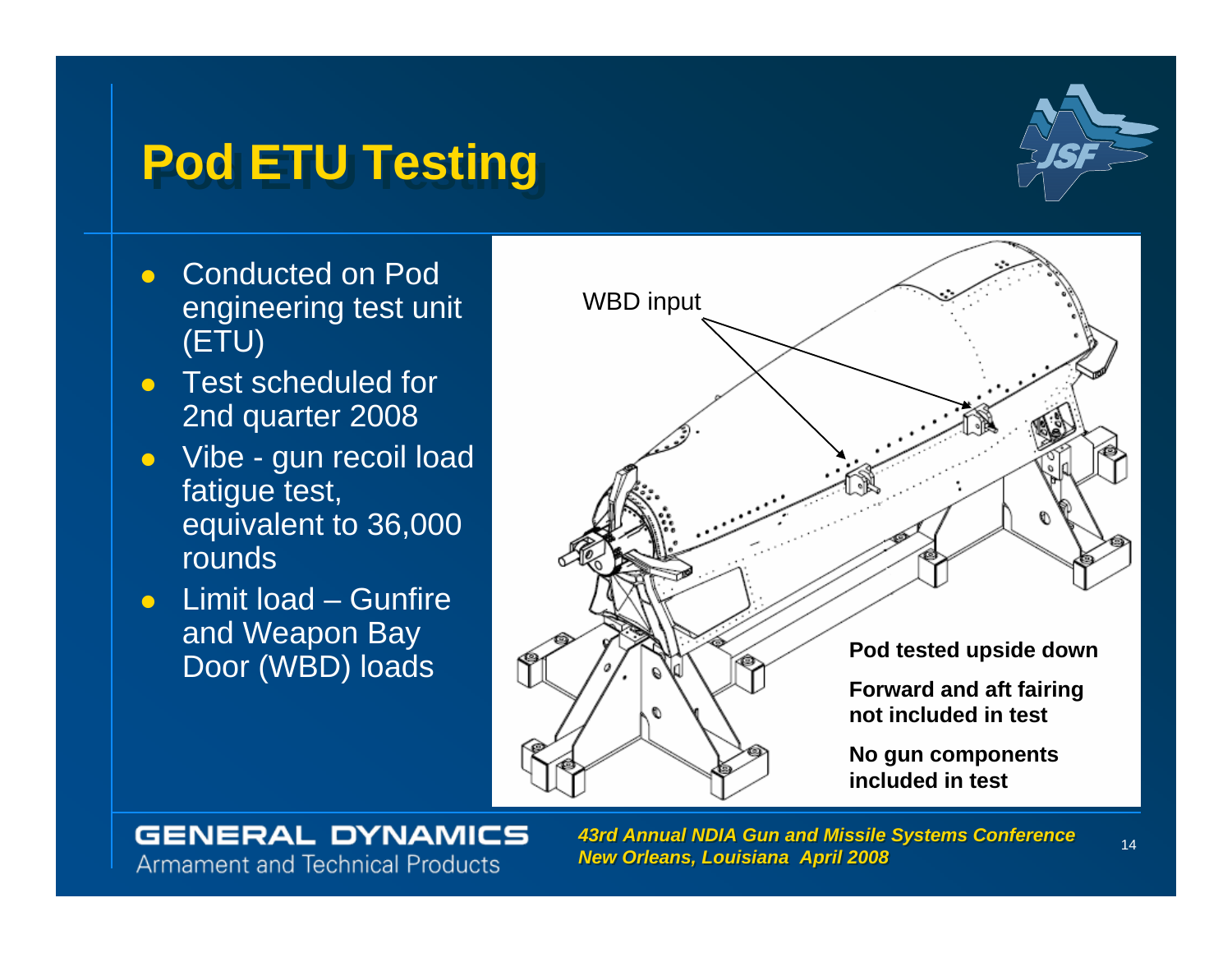## **Path Forward**



**• Complete Engineering Test**  $\overline{z}$  ~9,000 rounds remaining **7** Verify system durability and functionality **7** Verify carrier life **7** Integrate Pod  $\bullet$  Complete Pod ETU testing • STOVL/CV 36,000 Round

**Qualification Test** 



### **GENERAL DYNAMICS Armament and Technical Products**